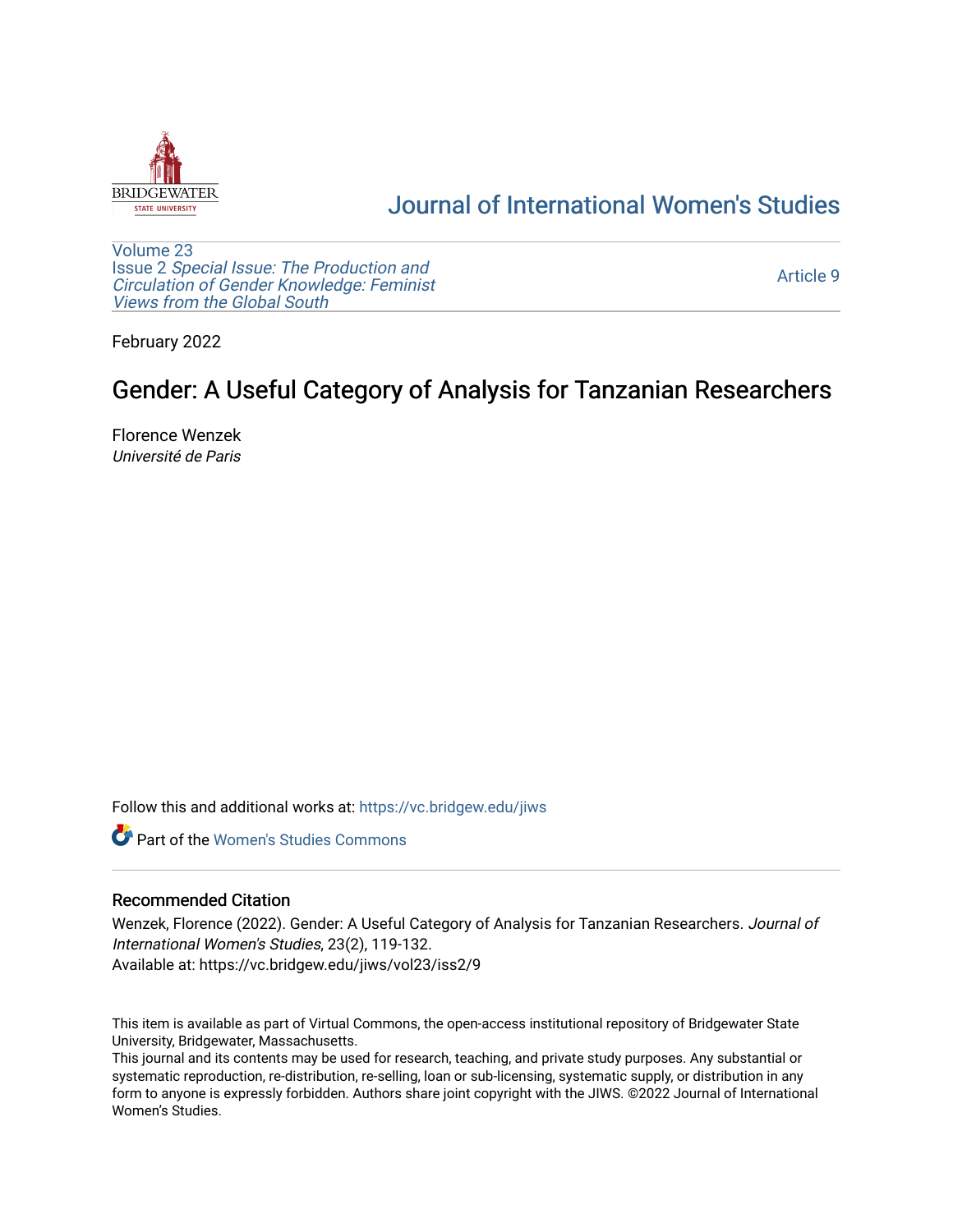## **Gender: A Useful Category of Analysis for Tanzanian Researchers**

By Florence Wenzek<sup>1</sup>

## **Abstract**

This article enriches reflections on the circulation of the concept of gender in the Global South by looking at the transformations of Tanzanian research on gender in education between the 1970s and the early 1990s. A close reading of the texts shows how the concept of gender has been used in this field of study since 1990; it considers variations depending on authors and their positioning. Comparing this with the writings of the 1970s and 1980s, when no one used the concept, reveals how it contributed to epistemological change. The article also reflects on the respective role of local factors and international influences (via donor agencies and global epistemologies) in the epistemological evolutions of the field. It highlights that researchers, even in a time of growing international dependency, managed to keep intellectual autonomy.

*Keywords*: Gender, Tanzania, Women Studies, Epistemology, Education

#### **Introduction**

In the late 1980s and 1990s, several African scholars proposed powerful critiques of the concept of gender, arguing for its inadequacy for the analysis of African societies (Amadiume, 1987; Kañji & Camara, 2000; Oyewumi, 1997). These critiques were rooted in a denunciation of the imperialist dynamics of global research and derived from the fact that gender was perceived as a northern concept. Others developed epistemological reflections to explain why and how they appropriated the concept nonetheless (Bakare-Yusuf 2004; Imam et al., 2004; Steady, 2004). These debates are at the core of works on the epistemology of gender in Africa (Arnfred et al., 2004; Sow, 2007). They obscure, however, the fact that in several African contexts, such as in Tanzania, the term "gender" was not the object of debate nor was it explicitly rejected. Such a case study invites us to shift the gaze towards another issue: how and why it has been effectively appropriated in various ways by several African scholars.

## *Women's and Gender Studies in Tanzania*

Research on women's studies in Tanzania dates to the 1970s, with few women approaching these topics. At the turn of the 1980s, these scholars created two research groups dedicated to this issue [Tanzania Gender Networking Programme (TGNP),1993]. The socialist framework of thought that dominated political and intellectual life from the late 1960s to the late 1980s influenced the approach of many.<sup>2</sup> Gender inequalities were inserted into a broader analysis of relations of domination; men's oppression of women was seen as a major tool of capitalist relations of production and reproduction (Mascarenhas and Mbilinyi, 1983).

From the late 1980s onwards, the term "gender" appeared in Tanzanian academic research at the same time as in Europe, but following a different trajectory. This was a period of profound political and economic transformation for Tanzania; following a long decade of

<sup>&</sup>lt;sup>1</sup> I am a PhD student in history at the Université de Paris and lecturer at Université Paris-1 Panthéon-Sorbonne. My research focuses on female education in Tanzania in the late colonial and early postcolonial periods. By discussing female education, I am addressing wider issues on women's place in Tanzanian colonial and postcolonial society and the building of a nation-state. Contact: florence.wenzek@free.fr.

 $2$  The Arusha Declaration of President Nyerere, in 1967, marks the official adoption of socialism by the United Republic of Tanzania, which was a one-party-state from 1965 onward. J. Nyerere built a theory of "African socialism" that contested the idea that African societies were divided in social classes. At the University of Dar es Salaam (UDSM), Marxist socialism was more prevalent than Nyerere's African socialism.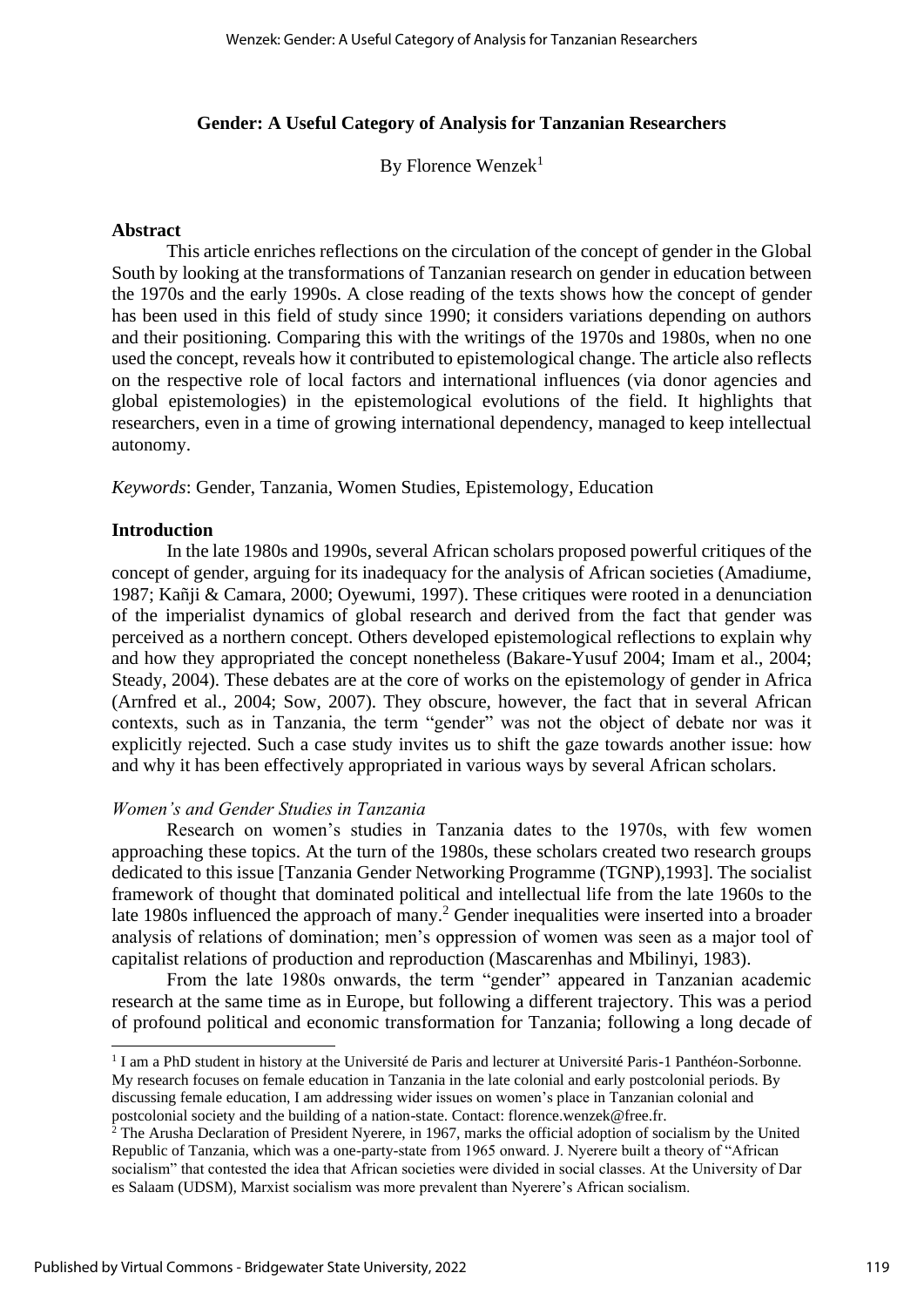economic crisis, the Tanzanian government agreed in 1984 to implement Structural Adjustment Plans (SAP). These neo-liberal reforms forced the government to abandon its socialist orientation. This led to a liberalization of political life, with a gradual return to a multi-party system from 1990 onward (Aminzade, 2013). In this context, women's studies and activist women's organizations developed rapidly. Whereas women's activism had hitherto been largely confined to the women's union linked to the single party, the Union of Tanzanian Women (UWT), the liberalization of political life encouraged the proliferation of associations (Brown, 2006; TGNP, 1993). Larger associations also emerged to create links and guidance for these organizations, notably the Tanzania Gender Networking Programme (TGNP). Established in 1992, it combines research and activism in an effort to influence public policy (Mbilinyi, 2003).

The term "gender" was therefore introduced into women's studies at a time when women's activism was flourishing, but Tanzania was also affected by a growing dependency on international funding. Such a context is not specific to Tanzania, nor to Africa, and the weight of international donors on research orientations has already been investigated (Arnold and Nitecki, 1990). This trend impacted the field of women's and gender studies more than others since it was underfunded in public research institutions. In the 1990s, donor institutions increasingly targeted women in their policies, generating a large amount of consultancy work in gender research (Ampofo et al., 2004; Cîrstocea 2019). Two competing interpretations have dominated analyses about the effects of this context: some authors describe the field of gender research in the Global South as overly determined by the donors' agendas and Western theoretical frameworks (Steady, 2004), while others argue that researchers from the south were nonetheless able to put forward their own interests and to develop "local" epistemologies of gender, generally through their links with women's movements (Ampofo et al., 2004; Basu, 1995; Degavre, 2011). Arnfred proposes a more nuanced analysis, suggesting that depending on context and actors, the interplay between academic research, activism and consultancy work can lead to very different results (Arnfred, 2004). Drawing on these earlier studies, this analysis asks how Tanzanian researchers used the concept of gender in a context of growing dependency toward international donors combined with the growth of women's organizations in the country. To what extent were they constrained or influenced by donors? How did women's activism inspire or orient research epistemologies?

## *How to Study a Travelling Concept*

Tanzanian uses of the concept of gender are conceptualized as an issue of appropriation—a concept which takes into account the intellectual agency of actors and challenges an enduring tendency to describe researchers from the Global South as receiving theories and concepts from the Global North (Mohanty, 1984; Spivak, 2009). To study this appropriation, I look at the strategies developed by individual Tanzanian researchers who used or did not use the concept of gender beginning in the late 1980s. Sociologists have argued that intellectuals use such external concepts or references depending on how it helps them to situate themselves within the local academia (Bourdieu, 2002). Beyond the local position of individuals, the national context also must be considered since this strongly influences the social sciences despite the importance of transnational and international trends (Heilbron et al., 2008). As a result, I will explore the national specificities, including the influence of socialism, that shaped how international trends in the uses of gender impacted Tanzania in specific ways.

One global trend deserves special attention: the frequent de-politicization of gender. The historiography on gender and development often argues that actors in the field of international development deprived the concept of its critical and political dimension in the Global South as well as in Eastern Europe (Arnfred, 2004; Calvès, 2009; Cîrstocea, 2019). Such a practice, though, is not specific to institutions of international development. Researchers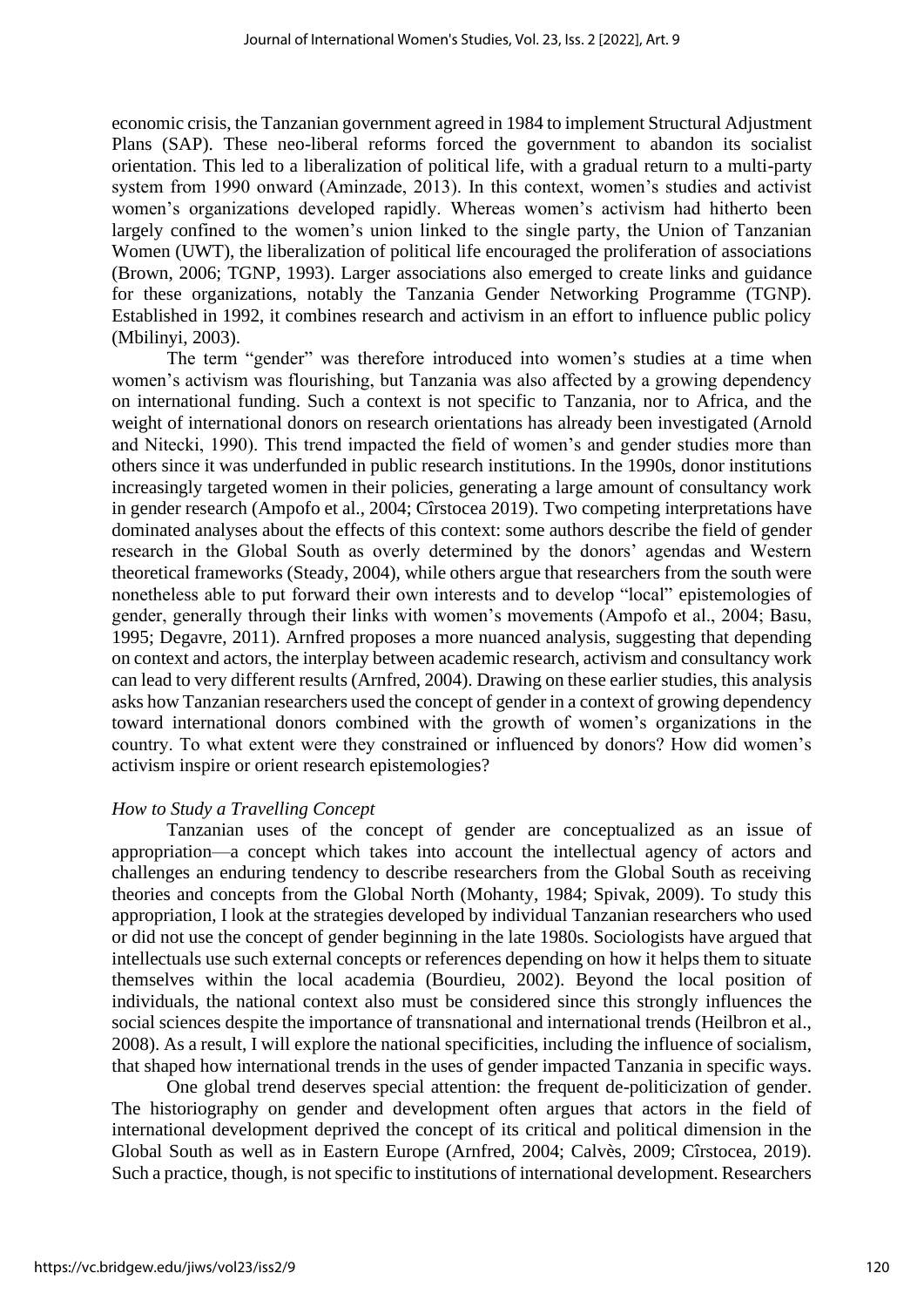have repeatedly noted similar non-critical uses of gender and distinguished between two usages of the concept (Butler et al., 2007; Scott, 1986). One, referred to as "critical", is analytical and follows Scott's definition: "gender is a constitutive element of social relationships based on perceived differences between the sexes, and gender is a primary way of signifying relationships of power" (Scott, 1986, p. 1067). The other, referred to as "ordinary", "noncritical", or "neutral", is descriptive and employs "gender" as a synonym for "women", "sex", or "sexual difference." This second usage fails to acknowledge that "women" and "men", "femininities" and "masculinities", are historically constructed categories, nor does it highlight the relations of power between men and women. This article studies the appropriation of gender in Tanzania, keeping in mind this distinction between "ordinary" and "critical" uses, linking these usages to the social and material conditions of Tanzanian researchers and considering the interplay between international and national trends.

## *Methodology: Analysis of a Corpus on Gender in Education*

Bibliographical reviews have studied the evolution of scientific production on women and gender in Tanzania, but they do not question epistemological issues raised by the appropriation of gender (Mascarenhas and Mbilinyi, 1983; Mukangara, 1995; Mukangara and Matiyas, 2007). Unlike most authors who have studied the development of gender approaches, my own scholarship is not part of the evolutions described; I bring an external view on the subject given my age (the period under study precedes my entry into nursery school) and my position working as a doctoral student in France. This exteriority to the field of research implies that I do not have the rich knowledge of an insider and led me to design my own methodology: I focus on a selected corpus of texts on gendered dynamics in education.<sup>3</sup> Zooming in on a specific branch of the field of women's and gender studies enables me to have a broad view on the subfield as a whole and a close reading of its major texts.

Education is a fruitful avenue for exploration given its centrality in the construction of gender relations in any society, and because of the interest it generates both inside and outside the academia; it constitutes 14% of the references cited in (Mascarenhas and Mbilinyi, 1983) and 9% in (Mukangara, 1995). This choice, however, may inadvertently overemphasize the impact of international donors on the shaping of gender research in Tanzania since it became a major topic for donors in the 1990s. Nonetheless, the surge of scholarship on education in the early 1990s is undeniable and merits analysis in the hope that future studies on other subfields of women's studies will yield comparative perspectives.

All works addressing female education or gender issues in the educational sphere are included in what I consider works on "gender in education" even when the word "gender" is not used. The corpus includes articles, papers, dissertations, and reports written by academics and non-academics from the beginning of women's studies in the 1970s to the mid-1990s. The mid-1990s were a moment of transition, which was both conceptual (with the integration of the term "gender" in women's research worldwide), political, and economic (as Tanzania adopted liberal economic policies and a multi-party state). The focus on this period allows me to address the changes brought about by this moment of transition, while leaving aside the extensive scholarship that emerged as the field developed and became more structured (Mukangara and Matiyas, 2007).

Two approaches govern my treatment of this corpus. Firstly, I have drawn on the works listed in the "education" section of two bibliographies (Mascarenhas and Mbilinyi, 1983; Mukangara, 1995) that give a broad overview of Tanzanian writings on women and gender since they include government publications, grey literature such as annual reports, as well as master theses, dissertations, and papers. I identified who was writing on the topic, when, in

<sup>&</sup>lt;sup>3</sup> This corpus was built during two research trips to Tanzania in 2018 and 2019.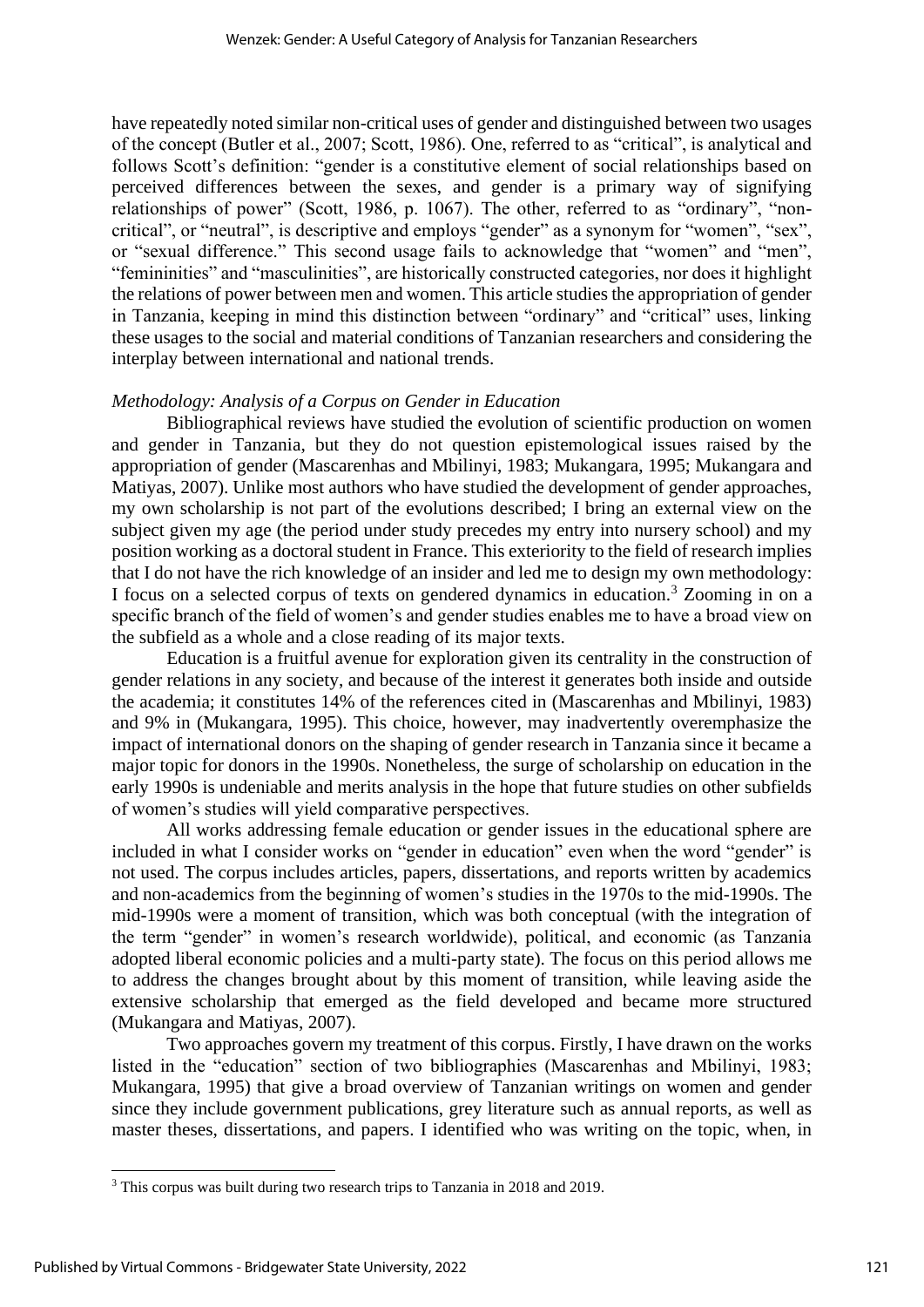what form, in relation to what institution, and whether they used the term "gender" in their titles.

Secondly, I have resorted to a more textual analysis of thirteen texts I was able to consult. I have adopted a close reading approach to identify the textual contexts in which the word "gender" and the expressions derived from it were used, the meaning given to them, and the ways in which this vocabulary was integrated into theoretical reflection. In addition to this corpus, I also benefitted from my encounters with M. Mbilinyi, one of the main authors of my corpus and the field of gender studies in Tanzania. More general studies on the development of the field of women's and gender studies in Tanzania have guided my analysis throughout (Koda, 1989; Mbilinyi,Jan. 1984; Mbilinyi, 2011; TGNP, 1993).

The first two parts of this paper show how a field of study on gender in education progressively emerged in Tanzania, thanks to the cross-fertilization of both local and global trends. The third section explores how gender has been used by Tanzanian researchers in this field of study. It seeks to distinguish the "ordinary uses" and "critical uses" of gender in Tanzania in the early 1990s and to study how these various uses of gender transformed and enriched research approaches. Echoing Scott's 1986 appeal to develop the "useful" dimension of gender by giving it a critical dimension, this article asks to what extent gender proved "a useful category of analysis" for Tanzanian researchers in the late twentieth century.

## **The Emergence of a Field of Research on Girls' Education in Tanzania (1970s-1980s)** *Local Initiatives Supported by Global Trends (1970s – 1980s)*

Prior to 1990, research on gender in education was rare in Tanzania, but nonetheless constituted a growing field of interest. Although in the 1970s the only works based on original

and in-depth research were those by M. Mbilinyi, several references which did not deal specifically with women's or gender issues in education gave some information on the topic.<sup>4</sup> During the 1980s, more academics began writing specifically on gender in education.<sup>5</sup> However, action-oriented reports produced by actors of the educational field dominated the literature.<sup>6</sup>

The growth in the number of studies and reports on gender in education during these years is simultaneous to the emergence of a discourse on women in the field of international development. It is the period when the "Women in Development" (WID) approach has been conceived; this orientation became concrete in the United Nations Decade for Women (1975- 1985). This international trend had an impact on Tanzania through the action of international agencies in the country and through actions and discourses of Tanzanian officials. A "women's section" was created in the Prime Minister's Office and the president, the party, and the UWT referred to the International Women's Year to push policies in favor of women (Geiger, 1982; Koda, 1989). In 1985, Tanzania sent an important delegation to the Third Conference for Women organized in Kenya (Mbilinyi, 2003).

Such international trends, however, had a relatively limited impact on the development of studies on gender in education. Firstly, the WID approach did not give high priority to education (Vavrus, 2003). Secondly, the focus within educational aid was on sectors where girls and women were under-represented (vocational and higher education). The dominant actors of international educational aid only began to shift paradigms and to pay attention to the

<sup>4</sup> References 201, 202, 206, 207, 209, 211, 223, 227, 228 in (Mascarenhas and Mbilinyi, 1983) and 303, 356, 359, 363, 370, 377, 378, 379 in (Mukangara, 1995).

<sup>5</sup> References 295, 312, 317, 326, 347, 355, 360, 361 in (Mukangara, 1995). We can also add the ten students' dissertations that focus on gender issues in education, among the 176 research works listed in (Faculty of Education, 1996).

<sup>6</sup> References 200, 204, 208, 210, 213, 222, 226, 233 in (Mascarenhas & Mbilinyi, 1983) and 301, 318, 325, 344, 349, 351, 356, 362, 364, 366, 368, 371, 375, 376, 380 in (Mukangara, 1995).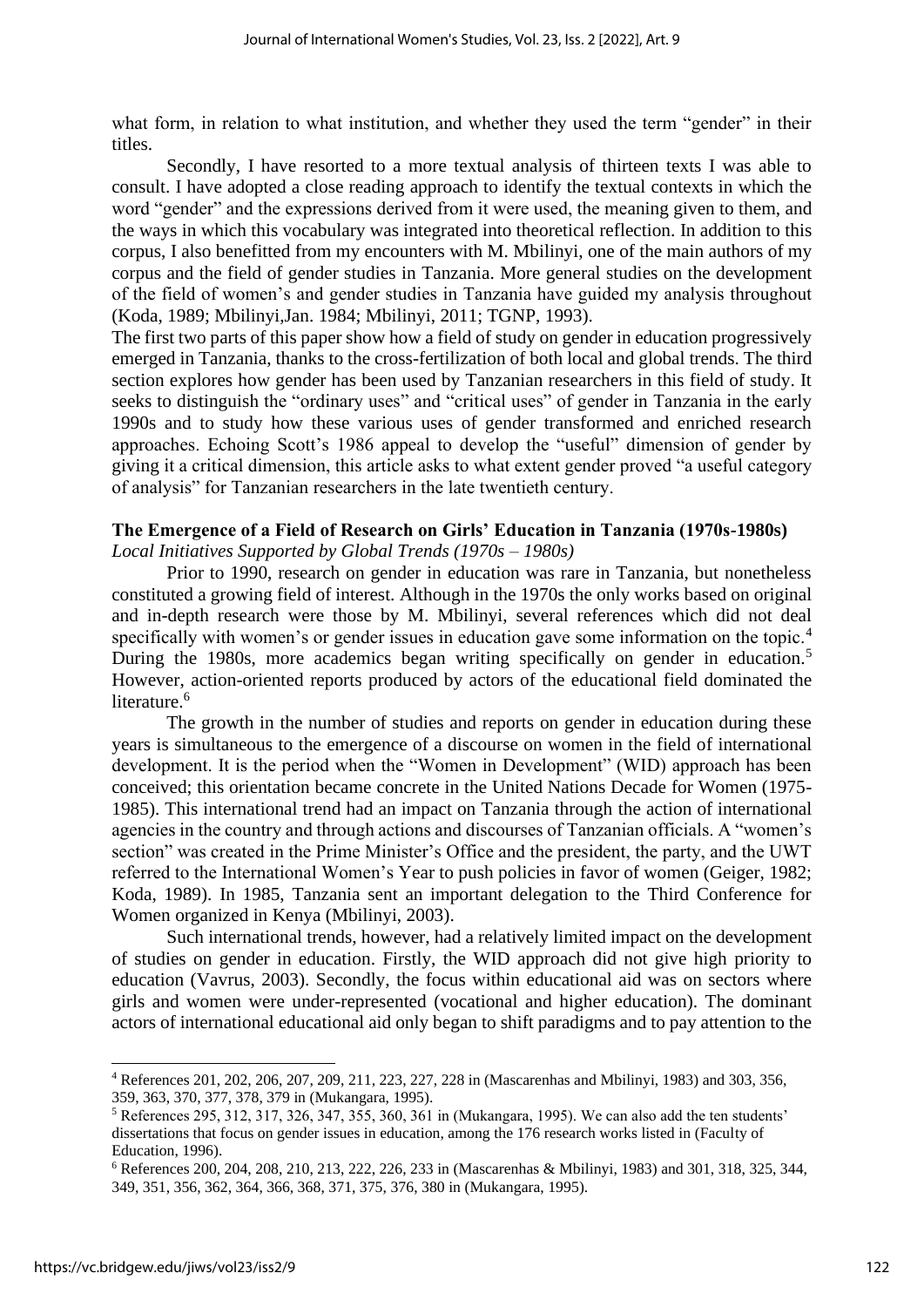gender gap in the late 1980s, but it was not an important move before the 1990s (Niño-Zarazúa, 2016).

Moreover, up to the mid-1980s, Tanzania maintained an independent political agenda, resisting longer than other Southern countries the liberal orientations of the SAP and other policies advocated by the IMF and World Bank (Aminzade, 2013). Thus, the international playing field only began to have an impact through the voluntary action of Tanzanian actors for whom local factors were important in directing their attention to gender issues in education.

As elsewhere, women were primarily responsible for developing women's and gender studies in Tanzania. Some, like M. Mbilinyi, were oriented towards this field by men who saw this as a "natural" field of study for women (Mbilinyi, 2011). However, testimonies collected from women who were part of the Institute of Development Studies' Women's Studies' Group (IDSWSG) of UDSM, founded in 1978, show that women's experience of patriarchal attitudes in both professional and private life was an additional incentive in devoting careers to women's and gender studies (Besha, 1998; Mbilinyi, 2011).

Beyond personal experiences, women's collective action played a major part in the development of women's and gender studies (Callaci, 2017; Swantz, 2016). The first issue of the journal *Chem-Chem* in 1975 testifies to the role of activism in the field of education. Its central dossier, entitled "Women and Education", consists of five collective articles that were discussed in a seminar of the Department of Education and that criticized public policies for being contrary to "the socialist educational transformation" and for "deliberately" organizing the under-representation of girls in schools (Duwi et al., 1975). Alongside these articles, an interview with the Minister focused on the Musoma Resolution of 1974 that UWT criticized for its discriminatory effects on women's access to university. This issue of *Chem-Chem* shows how women graduates organized collectively to defend their access to higher education, using research as one of the tools to defend their right. The same trend can be seen in the 1980 Report of the Ad-Hoc Committee on Women Representation in the University of Dar es Salaam Academic Staff Assembly through which women at UDSM battled against the pervasiveness of misogyny in academic life (Mbilinyi, 2011).

Individual researchers turned to collective action to circumvent difficulties encountered when developing research on women and gender on their own (Mbilinyi, Jan. 1984). At UDSM during the 1970s and 1980s, most academics were openly misogynist and disparaged women's studies (Bujra, 2017). The IDSWSG was a response to this misogynist climate; it was created to provide a safe space to nurture women researchers working on women's studies. As the Institute of Development Studies Directorate tries to appropriate funds they had obtained from the Ford Foundation<sup>7</sup>, the members created their own independent organization, the Women's Research and Documentation Project (WRDP) (TGNP, 1993). These events illustrate how Tanzanian women took the incentive for developing women's studies in these years, how they faced opposition from their male colleagues, and how they used the support provided by international donors to obtain more resources and independence to conduct their research.

## *Global Epistemologies in a Local Field*

Within socialist Tanzania, educational studies focused primarily on the issue of unequal access to schools, especially in terms of class, ethnic, and regional inequalities. Similarly, the first studies on gender in education focused on the under-representation of girls in schools. The phenomenon was mainly analyzed as the result of parental choices, and most authors described the opposition of some parents to the schooling of their daughters as the effect of cultural conservatism. For instance, the authors of articles published in the UWT journal in 1975 suggested that such opposition had no rational basis and explained it with pejorative terms such

<sup>&</sup>lt;sup>7</sup>On the Ford Foundation and social sciences, see (Heilbron et al., 2008). Other articles in this issue point to the importance of the Ford Foundation in the development of gender studies in the Global South.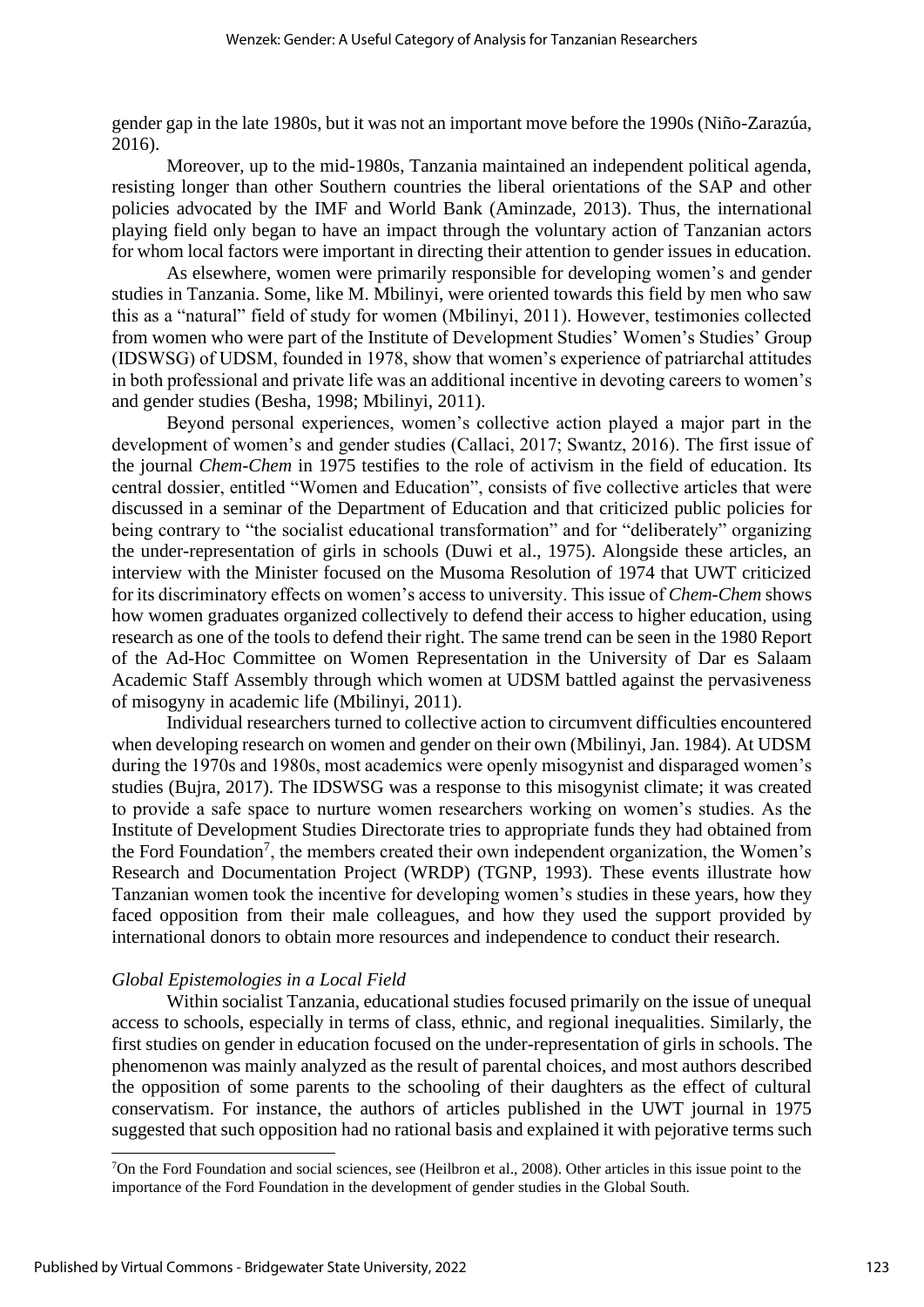as "traditional beliefs" or "the negative aspects of our cultures" (Duwi et al., 1975). Other authors from the 1970s and 1980s, while using this vocabulary more cautiously, also referred to "traditional attitudes". For P. Olekambaine, such attitudes were the main reason for the persistence of gender inequalities in education despite post-independence policies that she considered favorable to the integration of girls (BRALUP, 1979). M. Mbilinyi's position in these years stands out: while she did mention "traditional attitudes" she also argued that many families' preference for boys' schooling was "the most rational investment" (Mbilinyi, 1972, p. xvii).

This focus on inequalities echoed perspectives on girls' schooling developed in international discourses of development. In the Women in Development approach that dominated the spheres of international aid, education was seen as a means to insert women in the "modernization process" and to allow them to participate in the development of the country (Rathgeber, 1990). The Women and Development (WAD) approach developed another reading grid based on the premises of neo-Marxist feminism that criticized capitalism and patriarchy. Both approaches led to the same position on gender inequalities at school: parental attitudes of opposition to girls' schooling were condemned either as manifestation of "traditional" prejudices or as manifestations of patriarchy (Vavrus, 2003).

WID and WAD approaches are interesting to compare with Tanzanian analyses because they were among the main theoretical references mobilized by researchers in the field of women's studies in these years. This is partly explained by the fact that an important part of the documentation on women's studies available in the country was to be found in the libraries of international agencies (Mukangara, 1995). Tanzanian researchers actively engaged with this literature. Koda describes how they were divided between the tenants of the WID approach and its opponents for whom it was "a capitalist ideological tool used by both national and international capital to continue exploiting women" (Koda, 1989, p. 52).

This theoretical reflection was incorporated in debates on education. In their bibliography, M. Mbilinyi and O. Mascarenhas criticized a paper on literacy for espousing uncritically the functionalist approach of the WID movement and neglecting patriarchal and capitalist relations of power that limited the effects of women literacy (Mascarenhas and Mbilinyi, 1983, p. 165–66). Such a criticism echoed the influence of neo-Marxist perspective in Tanzanian academia during the socialist period, but its denunciation of patriarchy was more unique in a university that was often overtly misogynist. The few researchers that developed such perspectives were more in line with the global WAD approach that they contributed to develop through published articles in both Tanzanian and international journals (Mbilinyi,Jan. 1984; Mbilinyi, 1984). Mbilinyi's theoretical work circulated in both the US and in communist countries (Bonfiglioli, 2018; Rathgeber, 1990). Thus, Tanzanian researchers actively engaged with global epistemologies that they appropriated and enriched depending on their political and theoretical position.

## **Local and Global Trends in the Reshaping of Research on Gender in Education (1990- 1995)**

The 1990s saw both an explosion of the number of works on girls' education and the introduction of the concept of gender in these works. How did local and global dynamics interact to produce such transformations, and what were the effects on the analyses produced?

## *The Pressures of International Actors and Researcher's Strategies*

Mukangara lists 27 works dealing specifically with gender in education for the year 1990, while in other years there were never more than nine referenced works (Mukangara, 1995). Such a phenomenon has been observed in many African countries that developed research on the topic at the same time (Vavrus, 2003). Although international trends and donors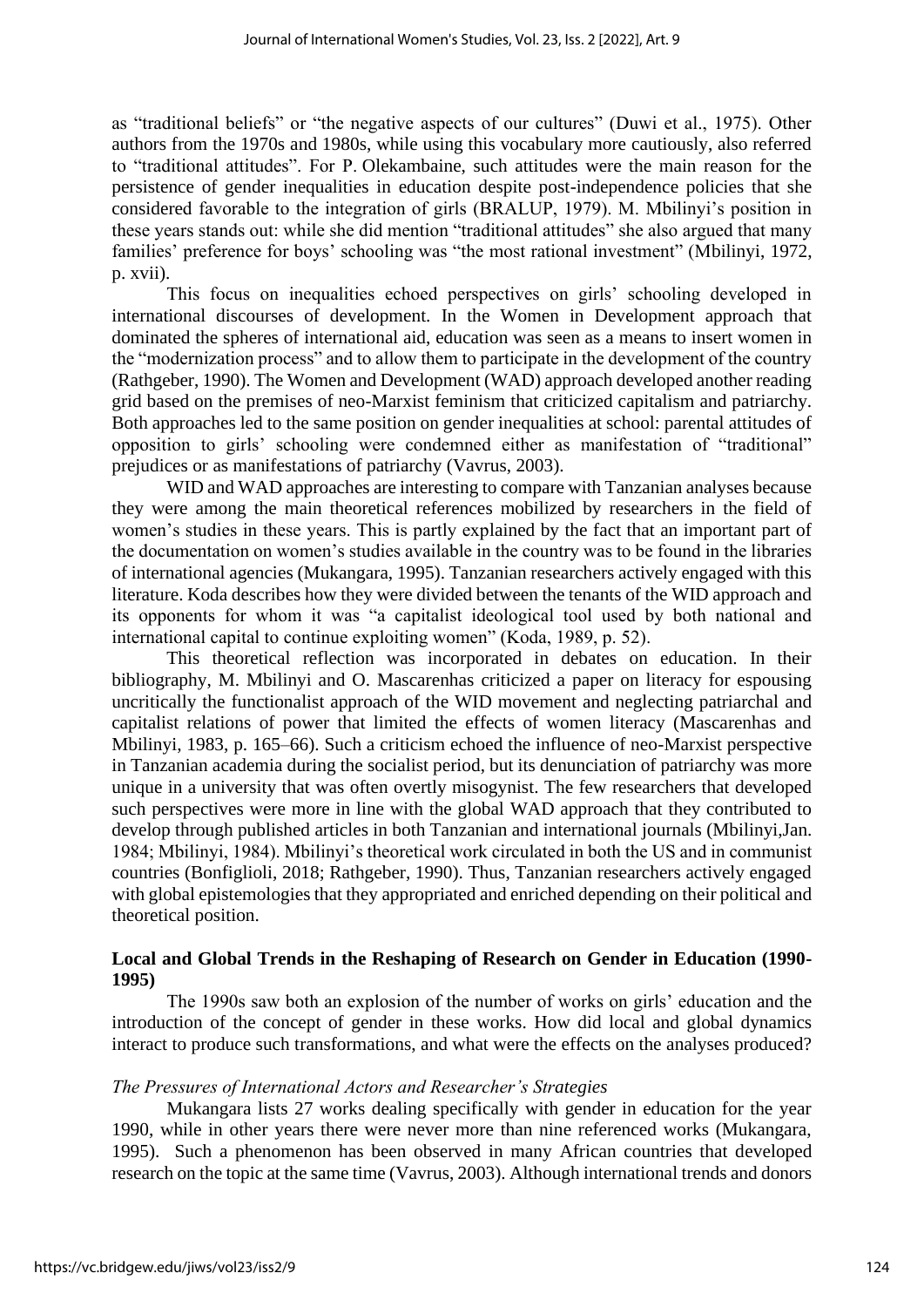played a role in this research, an examination of these works reveals that Tanzanian researchers largely determined the orientations of their academic work.

Around 1990, international institutions shifted their main paradigm of analysis from a "productivist approach" which aimed to create the conditions for economic expansion to a "developmentalist approach," based on ideals of social justice and human rights. In this context, they gave priority to financing education and became more interested in issues of gender equality (Niño-Zarazúa, 2016). As a result, girls' education became a global development priority, notably at the World Conference on Education for All in Jomtien, Thailand, in March 1990 (Unterhalter, 2000).

At the same time, the transition from socialism to liberalism profoundly transformed Tanzanian research funding. Funded from its inception in 1970 thanks to Western development assistance, UDSM was largely dependent on this international aid. The SAP called into question this functioning by drastically reducing public funding for teaching and research. In the 1970s, approximately 13% of the government budget was spent on education, and this percentage decreased to 6% for the period 1985-1992 (Bagachwa, 1999). A reformulation of the priorities and modalities of international aid accompanied the SAP. Two factors had an impact on gender research. Firstly, higher education declined as a priority in international education policies as primary education attracted renewed attention (Provini, 2019). Secondly, donors allocated funds less frequently directly to the government and chose instead to finance specific projects. As a result, they could impose their priorities and interpretative framework on the research projects they supported (Barkan, 1994). The policies of the Sweden International Development Agency (SIDA), the oldest and most generous donors to the university, reflect this evolution. Until the mid-1980s, the organization had a policy of allocating funds according to the priorities and policy choices of the Tanzanian government. In 1984, SIDA aligned itself with the dominant discourse among international aid actors, criticized Tanzanian policy choices, and then stopped funding the Tanzanian national research agency in favor of direct funding to research groups (Hyden and Mukandala, 1999; Mkude et al., 2003).

This makes it tempting to argue that the international sphere imported or even imposed the topic on Tanzanian researchers who became dependent in these years on donor project funding. A closer look at how researchers defined their work gives a more complex understanding of the processes at stake. While several Tanzanian researchers did indeed begin studying gender in education at the very moment when it acquired momentum on the international stage, this appears to have emanated from an autonomous interest in these issues. The research group Women, Education, Development (WED) created within the Faculty of Education of the University of Dar es Salaam in 1989 is emblematic of such a position. The group's research was funded by various bodies, including the Norwegian Agency for International Cooperation (NORAD), and they did consultancy work, but they insisted on giving priority to "projects defined by WED itself" (Brock-Utne and Possi, 1990, p. v). They worked in Swahili and published in English, which is symptomatic of their will to anchor their reflections in the national context while also addressing an international audience. Despite foreign funding, their group was primarily driven by a need to stimulate and federate research on women within the faculty of education, and they insisted on retaining control of their research agenda.

Similarly, researchers who were previously involved in gender research were able to work with or for international institutions, while maintaining their intellectual freedom. The report "Education in Tanzania with a Gender Perspective", a 300-page volume co-authored by four Tanzanian women, illustrates such a trend. The product of a two-day workshop that brought together 18 people, the report was then the most important study on girls' education in Tanzania (Mbilinyi, 1990). It was the first report commissioned by SIDA to focus specifically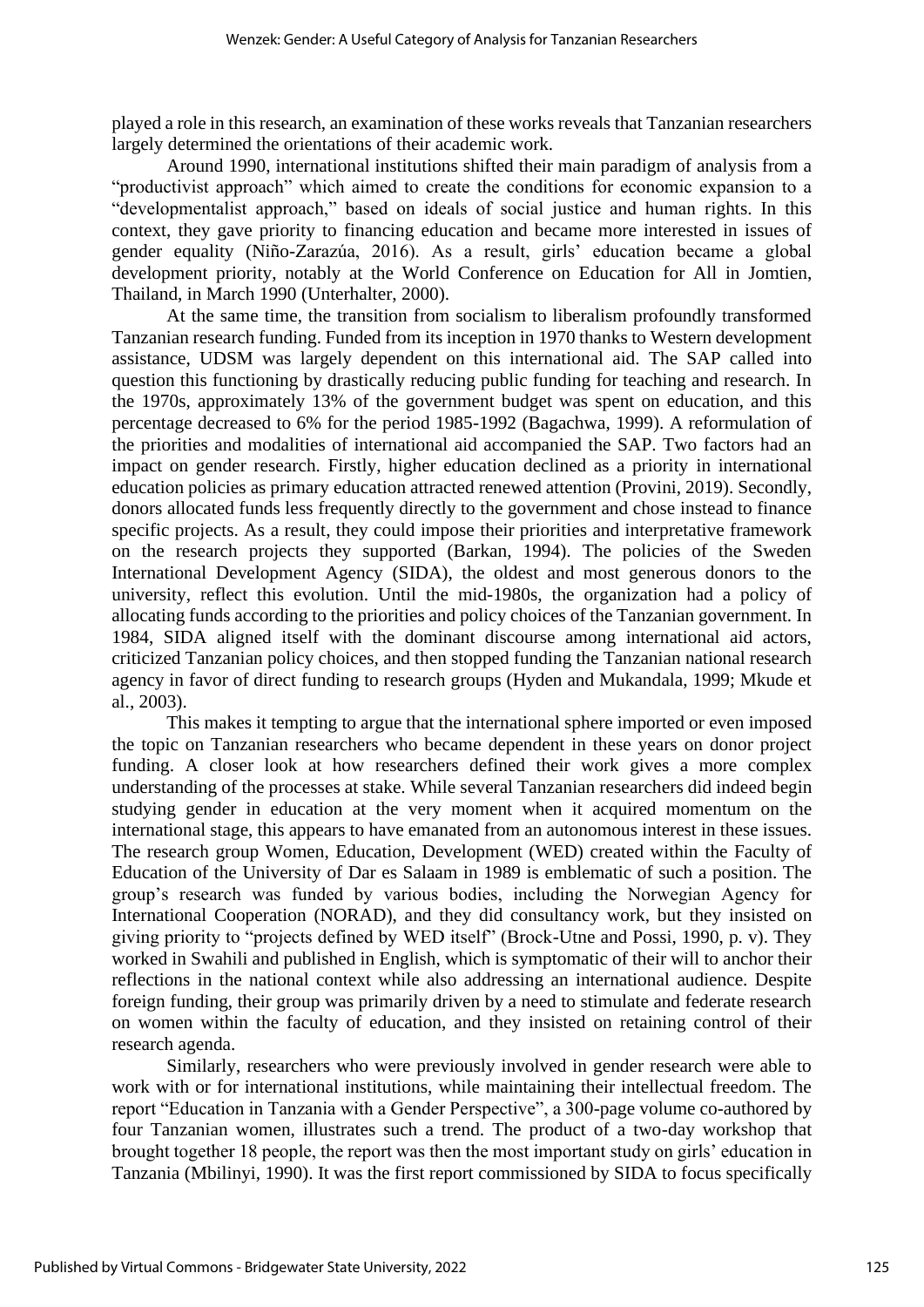on the gendered aspects of educational processes, reflecting a new commitment by the organization (Mbilinyi and Mbughuni, 1991). The Tanzanian researchers commissioned to write the report were already involved in research on gender and were granted considerable autonomy: the SIDA referent and the authors jointly drew up the research program. The Tanzanian scholars devised their methodology and insisted that higher education be included among the fields of study (TGNP, 1993).

This does not mean that Tanzanian researchers had no interest in international intellectual trends—rather, they felt free to choose trends that were not those preferred by donors. M. Mbilinyi states that Kate Young and Anne Whitehead from the Institute of Development Studies at the University of Sussex<sup>8</sup> were key references for herself and her colleagues. Both women were important actors in the development of the Gender and Development (GAD) approach (Degavre, 2011; Rathgeber, 1990). This approach, developed in the late 1980s, integrated the concept of gender in development research and practice in an effort to include a critical reflection on relations of power between men and women within the understanding of women's issues in developing countries. Tanzanian researchers, such as the authors of the SIDA report, adopted this approach which allowed them to develop their conceptualization of gender. It did not immediately transform the discourse of international organizations, which kept for a time to the WID approach; when these organizations finally adopted it, however, they deprived it of its critical dimension (Calvès, 2009; Degavre, 2011; Rathgeber, 1990).

Despite funding by international donors, Tanzanian researchers built on their decadelong experience of organizing women's studies groups and were able to advance their own agendas when donors amassed in the 1990s. Donors offered material and financial help, which national institutions of higher education had failed to do, both because of a lack of means and a lack of interest in women's and gender studies. The question remains, however, how these scholars then deployed the concept of gender.

## *Local Factors in the Reinterpretation of Gender Inequalities in the Educational Field*

Around 1990, a major reorientation occurred within scholarship attentive to gender inequalities in the educational sphere: increasingly, inequalities were seen to stem less from family behavior than from educational institutions themselves.

This shift in critical discourse towards government policies and the functioning of educational institutions was associated with a reconceptualization of parental attitudes: scholars and activists resorted less frequently to the weight of "tradition" when studying opposition to girls' schooling. The authors of the SIDA report describe in detail the reasons why some parents were reluctant to send their daughters to school: fear of schoolgirl pregnancy, economic constraints that pushed poor families to rely on the domestic work of girls, the financial importance of money exchanges at weddings, or men's fear of being supplanted in traditionally male technical occupations (Mbilinyi, 1990). Tackling the "black box" contained in the expression "traditional attitudes", these authors brought to light that behavior was linked to social and economic constraints. Similarly, the authors of the report for TADREG showed that cultural attitudes to children's schooling, especially girls, varied greatly from one region to another depending on the dominant economy of each region (Malekela et al., 1990). Positions hitherto understood as cultural were therefore attributed to economic factors. Finally, in the book published by the TGNP in 1993, cultural reticence to schooling was studied through the prism of "conflicting gender roles", that is, the contradictions between socially transmitted gender norms and those transmitted in school (TGNP, 1993).

<sup>8</sup> M. Mbilinyi, comments on a draft paper, 17/10/2019.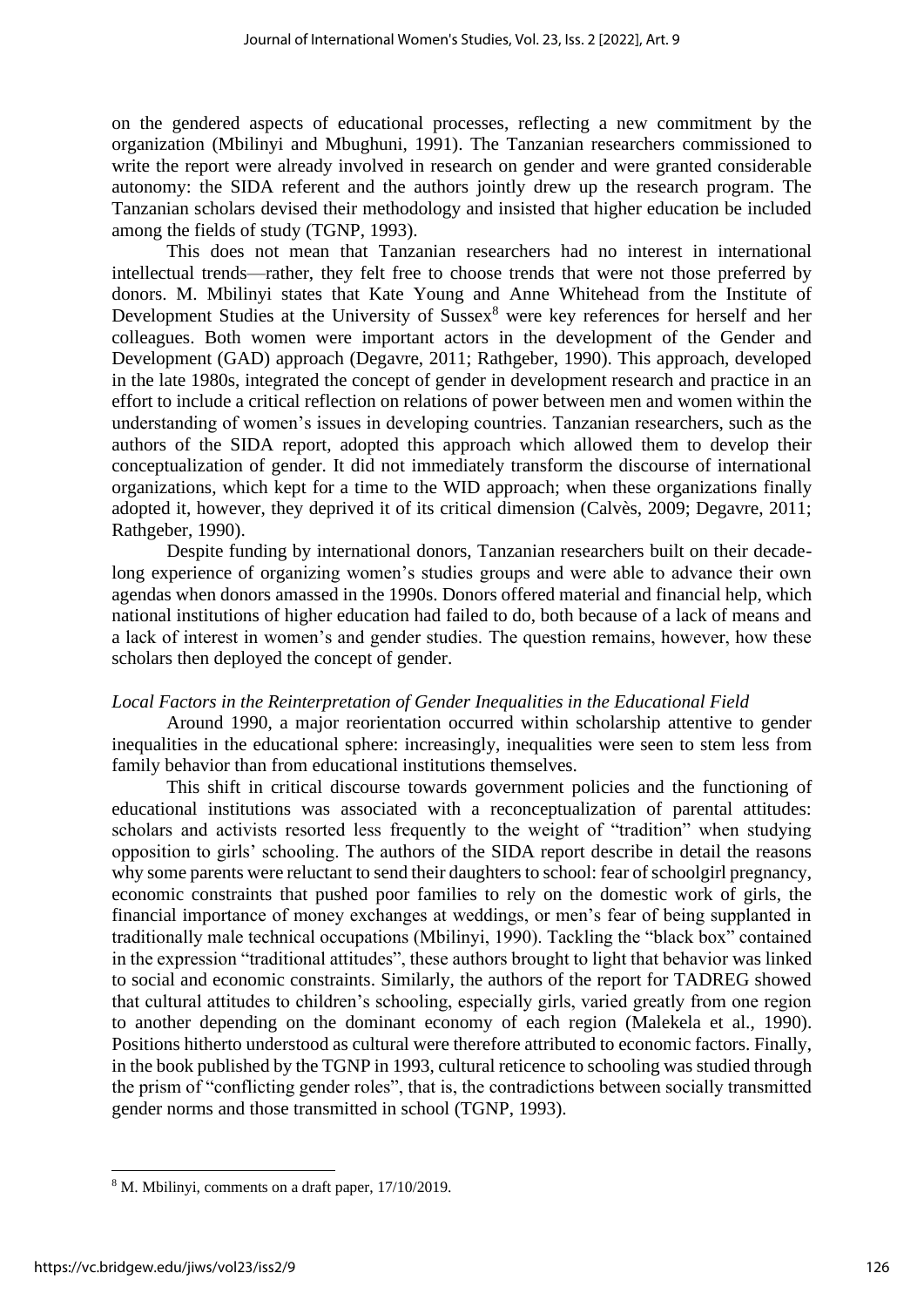This evolution is all the more interesting in that it runs counter to the discourse that prevailed at the time in development circles: the new international interest in girls' education around 1990 was accompanied by an understanding that "traditional practices" constituted the main obstacle to girls' schooling (Vavrus,2002). What explains then that the Tanzanian field of research, despite its links with international development agencies, developed arguments that ran counter to these analyses?

Political liberalization encouraged new attention directed at the role of educational institutions in the construction of gender inequalities. It created an atmosphere of reform that facilitated or even encouraged the voicing of critical discourses, particularly against the socialist policies that the government was in the process of dismantling, while in the previous decades, open criticism could lead to the ban of research projects (Mbilinyi, 2011).

At the same time, school expansion also contributed to the evolution of research approaches. In the mid-1980s, the success of universal schooling that was launched in Tanzania ten years before brought as many girls as boys to primary school benches. As a result, studies turned from the issue of girls' access to school towards the issue of their results at school, which had previously only been studied in the field of mathematics (BRALUP, 1979; Coulson, 1974). These new studies emphasized that the school system itself discriminated against girls and shifted their center of gravity from the family to the educational system. Scholars examined gender stereotypes conveyed in school through studies on teaching materials, career guidance of pupils, or the attitudes of teachers and pupils. If evolutions in the Tanzanian political and educational contexts contributed to this reconceptualization of inequalities in the educational field, the concept of gender played a role as well.

#### **The Appropriation of Gender**

Within international discourses of development, the shift from the WID and WAD approaches to the GAD approach from the late 1980s transformed discourses on female education. The GAD approach analyzed girls' schooling practices in the light of social and economic factors, which allowed for a better understanding of the plurality of women's educational experiences (Vavrus, 2003). What was the epistemology of gender change in Tanzanian approaches to gender in education?

## *Ordinary and Critical Uses of Gender*

As elsewhere, Tanzanian researchers used the term "gender" in a variety of ways, investing the concept with a variety of meanings. At the workshop organized by the Women, Education, Development (WED) group in 1990, only four of the twelve abstracts used the term (Brock-Utne and Katunzi, 1990). Among the three papers published by the group in 1990- 1991, two do not use it either (Brock-Utne and Possi, 1990; Kassimoto et al., 1991). The authors of these policy-oriented works share a commitment to case studies, used as *exempla* of shortcomings, that are the basis for recommendations to the Ministry of Education. In these texts, the absence or scarcity of the word gender is less a refusal of a foreign concept than the result of a genre of writing, which relies on examples rather than on theoretical insights.

More commonly, researchers used the term in a way that corresponds to its "ordinary" meaning. A good example of such usage is a 1991 report on parental attitudes to girls' schooling in the context of the reintroduction of school fees (Sumra and Katunzi, 1991). The authors used the term gender descriptively to refer to the differences between "girls and boys" without acknowledging the constructed and social dimension of these differences nor the relationships of power between men and women. This example, like others produced within the WED group, reveals an essentially descriptive or "ordinary" usage of "gender" among these Tanzanian researchers.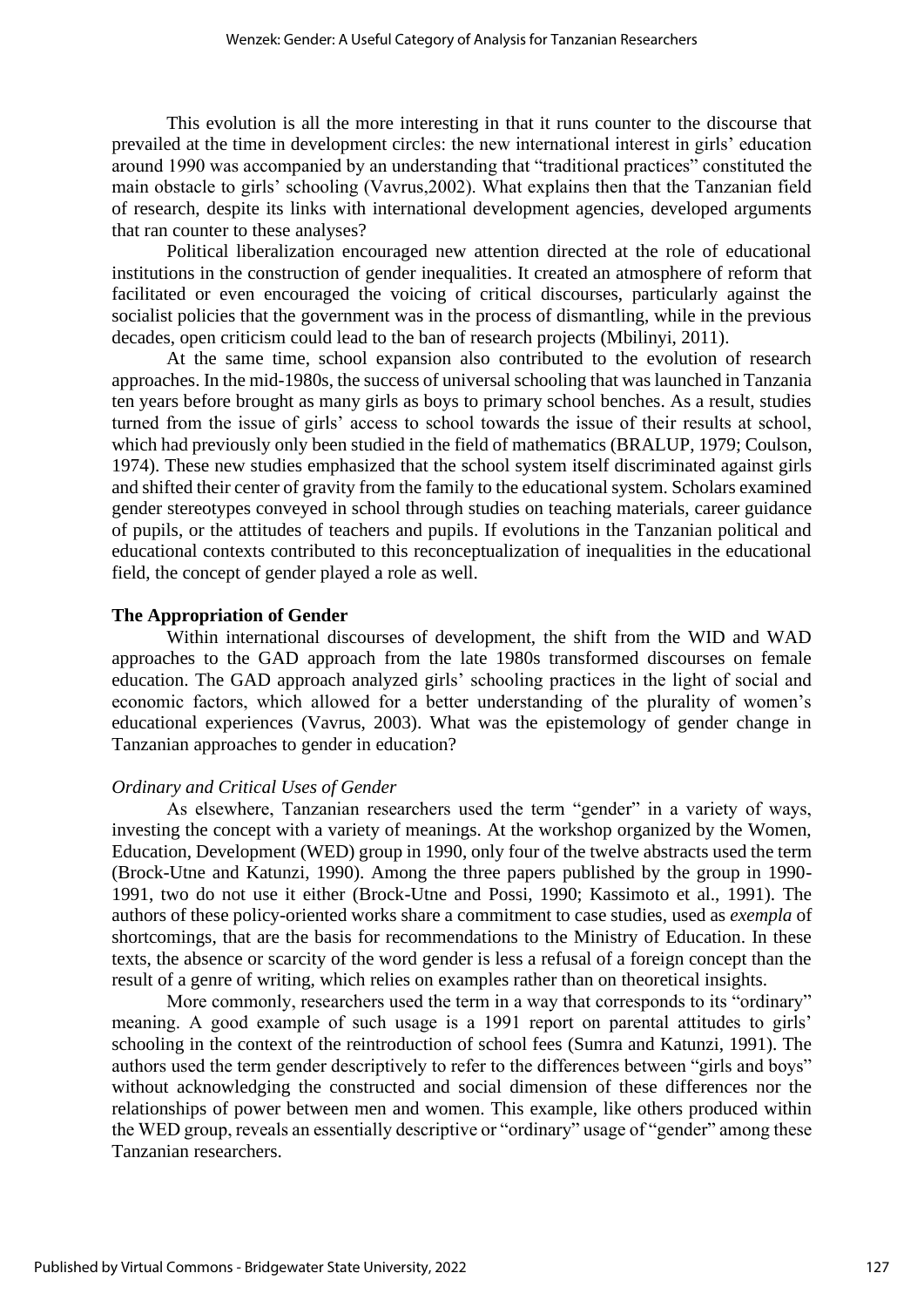Others, however, developed more "critical uses" of gender at the same period, particularly the authors of the SIDA report, who used the notion extensively and analytically. They often specified the expression "gender relations" with the adjectives "oppressive" or "patriarchal" to underline their commitment to analyzing the unequal power relations between men and women. They also engaged with gender's analytical dimension: for instance, they forge the expression "engendering characteristics of the school" which allows them to refer to "characteristics which are a result of oppressive gender relations or which further entrench women" (Mbilinyi and Mbughuni, 1991, p. 2). This conceptualization helps them to study how gender norms shaped schooling and how schooling contributed to the elaboration and diffusion of these norms, keeping in perspective that gender norms and gender relations vary over time.

#### *Gender as a Key to the Transformation of Research Approach*

This variety of uses of the concept of gender is closely linked to the research approaches developed on education issues. On the one hand, researchers who did not appropriate the concept and those who used it in its ordinary meaning continued writing about "tradition" and "cultural opposition" as the main causes of gender inequalities in education (Brock-Utne and Possi, 1990; Katabaro in Brock-Utne and Possi, 1990; Sumra and Katunzi, 1991). On the other hand, Tanzanian scholars who appropriated the concept of gender in its critical dimension are those who reinterpreted the causes of inequalities in education more largely. For instance, with the expression "gender relations within the classroom", authors of the SIDA report developed a new relational approach in a field that had focused primarily on girls as isolated subjects. This was part of the transformation of research approaches that turned towards the place of educational institutions in the building of inequalities.

A comparison of the SIDA report with earlier studies on female education, especially studies by two of the authors of the reports, M. Mbilinyi and P. Olekambaine, highlights the effects of such critical uses of gender. In the 1970s-1980s, they did not consider the differentiated role that parents, teachers, and administrators might have in girls' educational pathways depending on their gender. This is particularly striking in the early work of M. Mbilinyi: in 1969, she considered fathers' attitudes towards girls' schooling, excluding from the outset the influence that a mother might have (Mbilinyi, 1969). On the contrary, in the SIDA report, P. Olekambaine states that fathers and mothers have different attitudes towards girls' schooling, explaining that mothers were more likely to encourage girls to continue their schooling, even though they often had less material interest than men in doing so. As for M. Mbilinyi, she had turned her attention to the level of formal education received by each parent and its impact on girls' schooling.

These scholars' more systematic consideration of gender as a category of analysis seems to have had an impact on the work of colleagues less involved in women's and gender studies, such as the authors of the TADREG report, who examined the differentiated role of the level of formal education of mothers and fathers (Malekela et al., 1990). Other scholars who were invested in women's studies but who never wrote theoretical and epistemological texts on gender also included this variable in the study of the role of administrative staff, echoing the analyses developed in the SIDA report (C.A. Mbughuni & A.M. Chailla and Temba in Brock-Utne and Katunzi, 1990)

As a whole, the critical uses of gender also allowed for a more systematic study of all the factors influencing women's educational trajectories. Discriminations suffered by girls and women in the family, school, and employment spheres were now considered together. Thus, patriarchy was no longer conceived as stopping at the school door: denunciations of patriarchal power relations were extended from the family sphere to school and university. This can be seen, for example, in the denunciation of the extent and frequency of sexual blackmail and sexual harassment in higher education (Eva Mosha in Brock-Utne and Katunzi, 1990; Mbilinyi,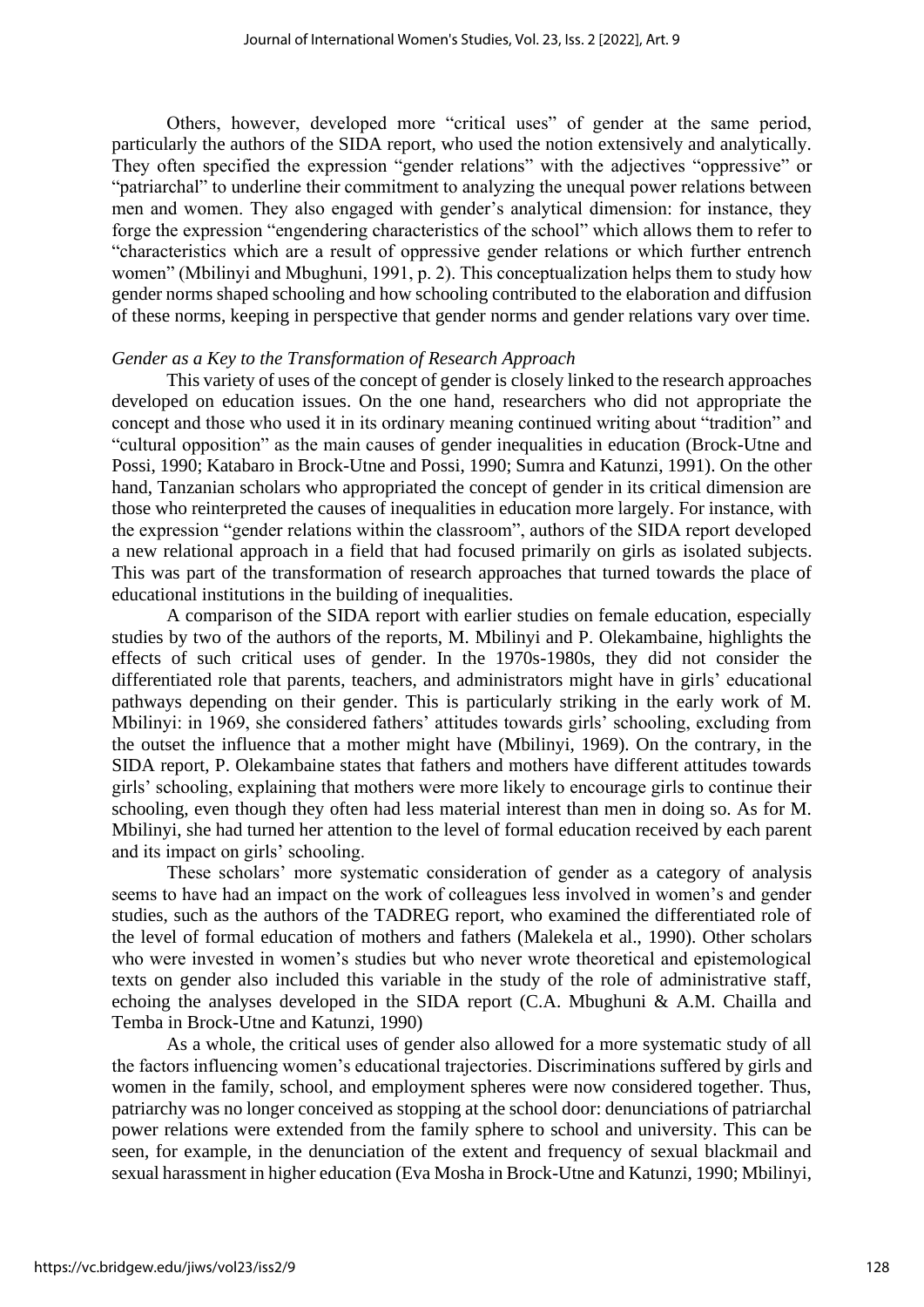1990). The influence of the labor market and its discriminatory practices on students' choices of orientation was already mentioned in the research of the 1970s (Duwi et al., 1975), but it was studied in greater depth in the 1990s (Mbilinyi, 1990; TGNP, 1993). Gender was thus appropriated by some Tanzanian researchers as an analytical category enabling them to highlight how every sphere of social life is dominated by symbolic and material relations of power between men and women. This new systematic study of all the constraints weighing on women's educational trajectories permitted researchers to depart from a discourse that attributed gender inequalities to "tradition".

## **Conclusion**

The word 'gender' was therefore used in both "ordinary" and "critical" ways by many Tanzanian researchers in their work on gender in education, starting in 1990. There is no clearcut association between ordinary uses and links with international agencies or between critical uses and the influence of the women's movement; authors of studies commissioned by an international donor also developed critical uses of gender. In the process, they demonstrated their intellectual independence from discourses within the international sphere, in that they appropriated those that helped them in their research—such as the GAD approach—while distancing themselves from the neo-liberal approaches of the dominant donor agencies. Moreover, they were also among the key actors of the creation in 1992 of TGNP, a major women's organization in Tanzania that sought to link research with action in the promotion of "transformative feminism" (Mbilinyi, 2015).

The ordinary uses of gender were helpful to their authors in enabling them to access funds and recognition in an era when there was a demand for "gender experts". But for Tanzanian researchers who adopted gender as a critical concept, it indeed proved to be a "useful category of analysis", allowing them to raise new questions and develop new analyses. In response to authors who argue that gender was mainly imported in the Global South as a foreign concept that researchers adopted to fit global trends, this article highlights the intellectual agency of researchers that appears in these critical appropriations. Such appropriations are often referred to as "localized versions" of gender, an expression that points to the efforts of researchers from the Global South to adapt the uses of a global concept to their local context. This should not obscure, however, that these researchers, despite structural constraints, addressed global debates in their scholarship and enriched global epistemologies as this issue amply demonstrates.

## **Acknowledgements**

I am very grateful to all those who helped me improve this paper: Emmanuelle Bouilly, Sara Panata, Rebecca Rogers, and Marie Saiget, and my anonymous reviewer. Special thanks to Marjorie Mbilinyi whose insightful comments deeply transformed my perspectives. Data were collected during two research travels to Tanzania whose main objective was my PhD research. These travels were supported by the French Institute for Research in Africa, Nairobi (IFRA, Nairobi), the Gender Institute (GIS Institut du Genre) of the French National Center of Research (CNRS), the Académie Française (Walter Zellidja Grant), and the Institute of PhDtraining of the University of Paris. My doctoral research is funded by the University of Paris.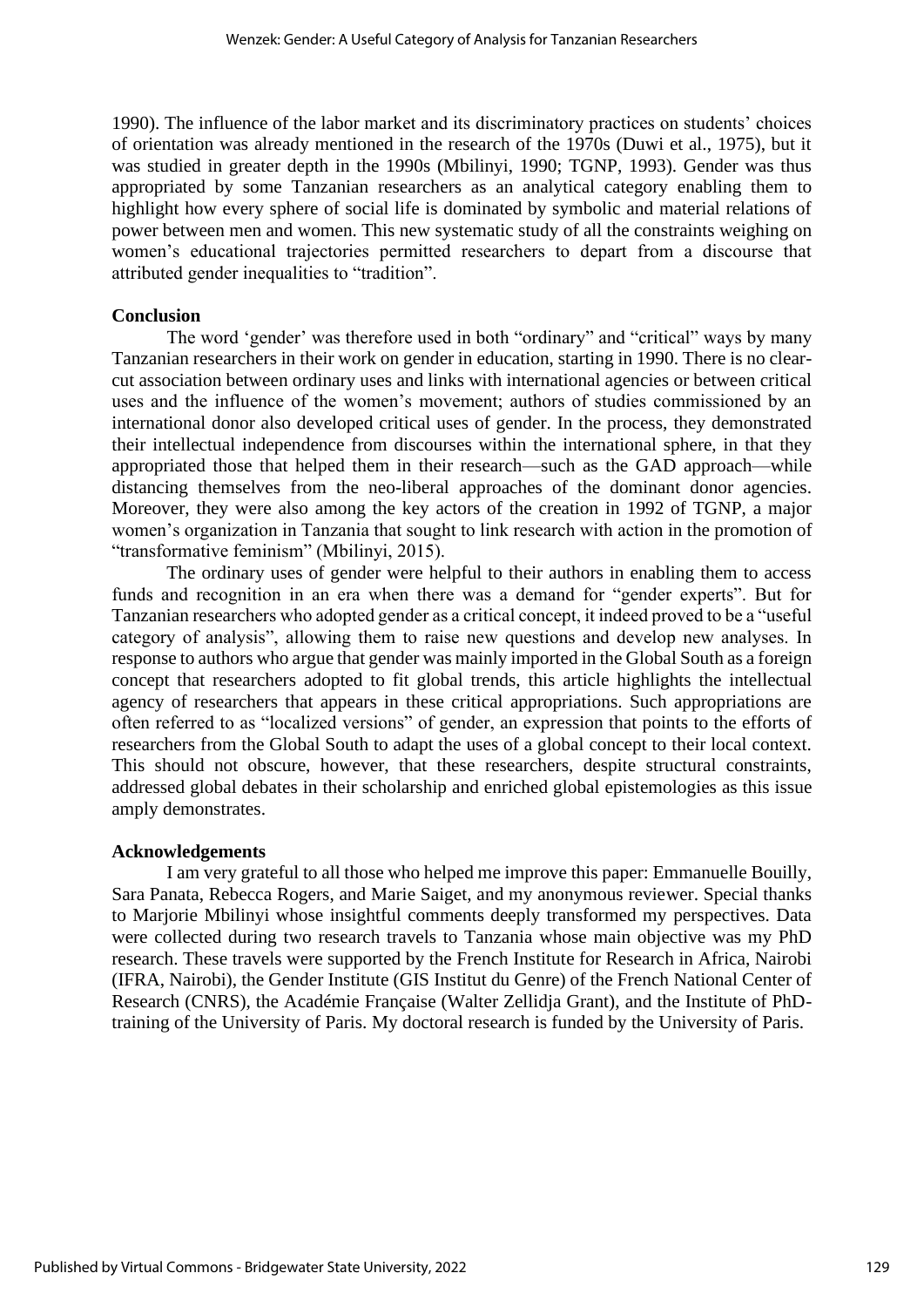## **References**

*Bibliographies Analyzed*

- Faculty of Education. *Abstracts of Education Degree Theses and Dissertations Submitted to the Faculty of Education, University of Dar Es Salaam, Tanzania, 1975-1996*. 1996.
- Mascarenhas, Ophelia, and Marjorie Mbilinyi. *Women in Tanzania: An Analytical Bibliography*. Scandinavian Institute of African Studies, 1983.
- Mukangara, Fenella. *Women and Gender Studies in Tanzania: An Annotated Bibliography (1982-1994)*. Dar es Salaam University Press, 1995.

*Works Analyzed*

- BRALUP. *Bralup Workshop on Women's Studies and Development (September 24-29 1979)*. 1979.
- Brock-Utne, Birgit, and Naomi Katunzi. *How to Improve the Situation in the Education Sector for Girls in Tanzania: Proceedings and Suggestions from a WED-Seminar*. WED Report n°2, 1990.
- Brock-Utne, Birgit, and Mwajabu Possi. *The Expectations of Some Secondary School Students in Tanzania Concerning Their Future Life, Education and Jobs*. WED Report n°1, 1990.
- Coulson, J. A. "Reflection on the Girls' Examination Results in Mathematics." *Studies in Tanzanian Education*, vol. 4, 1974, pp. 31–37.
- Duwi, C. J. et al. "Wanawake Na Elimu Katika Tanzania/Women and Education in Tanzania." *Chem-Chem*, no. 1, 1975, pp. 22–43.
- Kassimoto, Tuli J., et al. *The Knowledge about and Attitudes towards AIDS among Secondary School Girls Aged 13-19 in Tanzania. A Case Study of Dar Es Salaam and Kagera Regions*. WED Report n° 4, 1991.
- Malekela, George, et al. *Girl's Educational Opportunities and Performance in Tanzania*. TADREG Report n°2, 1990.
- Mbilinyi, Marjorie, editor. *Education in Tanzania with a Gender Perspective*. Report prepared for SIDA, 1990.
- ---. *The Decision to Educate in Rural Tanzania*. PhD dissertation, University of Dar es Salaam, 1972.
- ---. *The Education of Girls in Tanzania: A Study of Attitudes of Tanzanian Girls and Their Fathers towards Education*. MA dissertation, University of Dar es Salaam, 1969.
- Mbilinyi, Marjorie, and Patricia Mbughuni, editors. *Education in Tanzania with a Gender Perspective. Summary Report*. SIDA, 1991.
- Sumra, Suleiman, and Naomi Katunzi. *The Struggle for Education: School Fees and Girls Education in Tanzania*. WED Report n°5, 1991.
- TGNP. *Gender Profile of Tanzania*. TGNP, 1993.

*Other Works*

- Amadiume, Ifi. *Male Daughters, Female Husbands: Gender and Sex in African Society*. Zed Books, 1987.
- Aminzade, Ronald. *Race, Nation, and Citizenship in Postcolonial Africa: the Case of Tanzania*. Cambridge University Press, 2013.
- Ampofo, Akosua Adomako, et al. "Women's and Gender Studies in English-Speaking Sub-Saharan Africa: A Review of Research in the Social Sciences." *Gender and Society*, vol. 18, no. 6, 2004, pp. 685–714.
- Arnfred, Signe. "Gender Research in Africa: Dilemmas and Challenges as Seen by an Outsider." *African Gender Scholarship*, by Signe Arnfred et al., CODESRIA, 2004, pp. 82–100.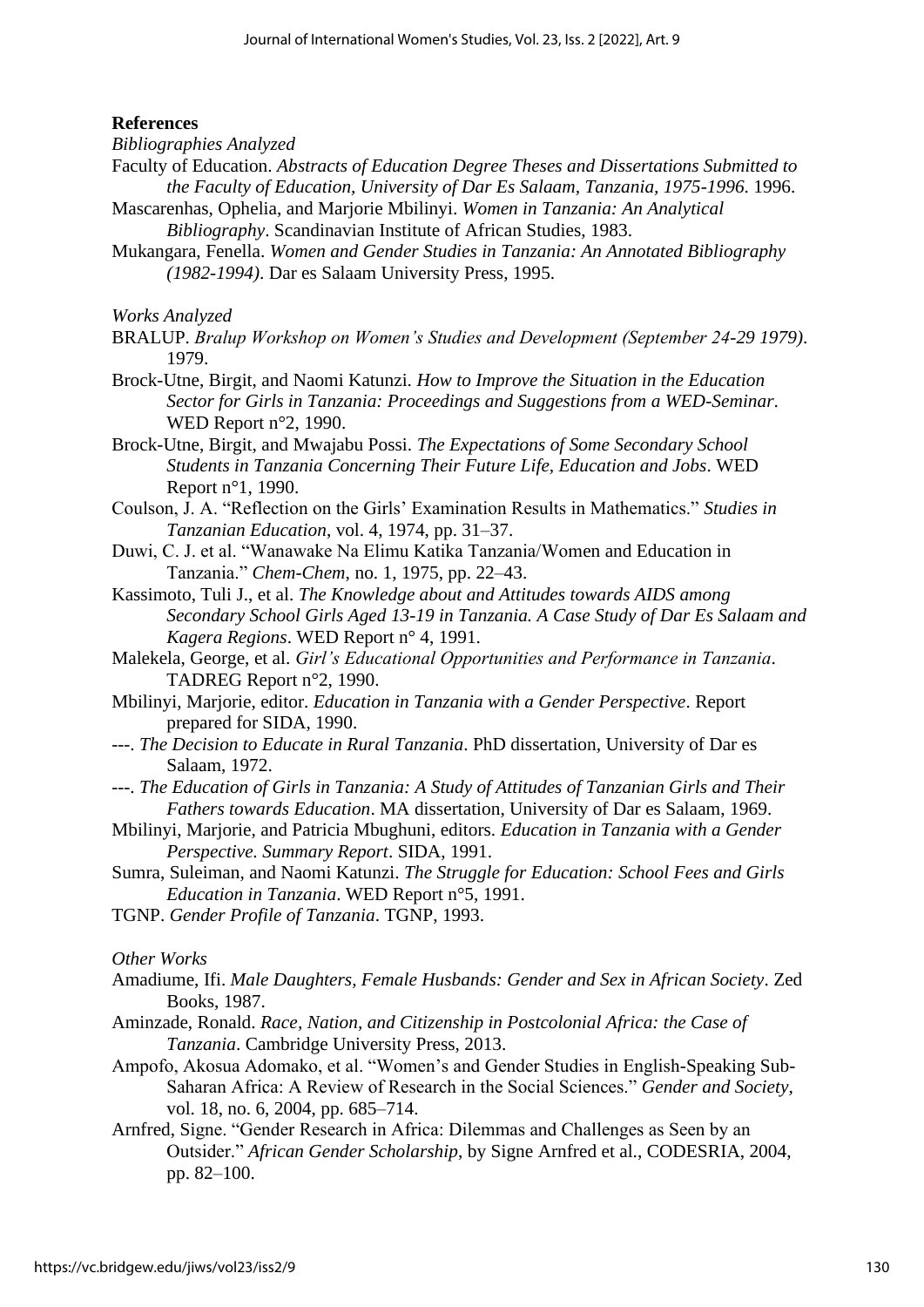- Arnfred, Signe et al. *African Gender Scholarship: Concepts, Methodologies, and Paradigms*. CODESRIA, 2004.
- Arnold, Stephen H., and André Nitecki, editors. *Culture and Development in Africa*. Africa World Press, 1990.
- Bagachwa, M. "La libération économique. Crises et ajustements structurels." *La Tanzanie Contemporaine*, edited by Pauline Baroin and François Constantin, Karthala, 1999, pp. 211–27.
- Bakare-Yusuf, Bibi. "'Yorubas Don't Do Gender': A Critical Review of Oyeronke Oyewumi's The Invention of Women: Making an African Sense of Western Gender Discourses." *African Gender Scholarship*, by Signe Arnfred et al., CODESRIA, 2004, pp. 61–81.
- Barkan, Joel, editor. *Beyond Capitalism vs. Socialism in Kenya and Tanzania*. Lynne Rienner Publishers, 1994.
- Basu, Amrita. *The Challenge of Local Feminisms: Women's Movements in Global Perspective*. Avalon Publishing, 1995.
- Besha, R. M., editor. *Simulizi Zetu. Maisha Ya Wanawake Wa Tanzania*. IDSWSG, 1998.
- Bonfiglioli, Chiara. "Feminist Translations in a Socialist Context: The Case of Yugoslavia." *Gender & History*, vol. 30, no. 1, Mar. 2018, pp. 240–54.
- Bourdieu, Pierre. "Les conditions sociales de la circulation internationale des idées." *Actes de la recherche en sciences sociales*, vol. n° 145, no. 5, 2002, pp. 3–8.
- Brown, Andrea M. "WID and GAD in Dar Es Salaam, Tanzania: Reappraising Gender Planning Approaches in Theory and Practice." *Journal of Women, Politics & Policy*, vol. 28, no. 2, 2006, pp. 57–83.
- Bujra, Janet. "Gender and Politics in Africa: An Interview with Marjorie Mbilinyi." *ROAPE*, Aug. 2017, http://roape.net/2017/08/24/gender-politics-change-africa-interviewmarjorie-mbilinyi/.
- Butler, Judith, et al. "Pour ne pas en finir avec le « genre »... Table ronde." *Sociétés Représentations*, vol. 24, no. 2, 2007, pp. 285–306.
- Callaci, Emily. *Street Archives and City Life: Popular Intellectuals in Postcolonial Tanzania*. Duke University Press, 2017.
- Calvès, Anne-Emmanuèle. "« Empowerment » : généalogie d'un concept clé du discours contemporain sur le développement." *Revue Tiers Monde*, vol. 200, no. 4, 2009, p. 735.
- Cîrstocea, Ioana. *La fin de la femme rouge? Fabriques transnationales du genre après la chute du Mur*. Presses universitaires de Rennes, 2019.
- Degavre, Florence. "La pensée « femmes et développement ». Critique des fondements et pistes pour reconstruire un point de vue féministe croisé Nord/Sud." *Femmes, économie et développement. De la résistance à la justice sociale*, edited by Isabelle Guérin et al., ERES, 2011, pp. 63–84.
- Geiger, Susan. "Umoja Wa Wanawake Wa Tanzania and the Needs of the Rural Poor." *African Studies Review*, vol. 25, no. 2/3, 1982, pp. 45–65.
- Heilbron, Johan, et al. "Toward a Transnational History of the Social Sciences." *Journal of the History of the Behavioral Sciences*, vol. 44, no. 2, 2008, pp. 146–60.
- Hyden, Goran, and Rwekaza Mukandala, editors. *Agencies in Foreign Aid: Comparing China, Sweden and the United States in Tanzania*. Springer, 1999.
- Imam, Ayesha Mei-Tje, et al., editors. *Sexe, genre et société : engendrer les sciences sociales africaines*. Karthala, 2004.
- Kañji, Saliou S., and Fatou Camara. *L'union matrimoniale dans la tradition des peuples noirs*. L'Harmattan, 2000.